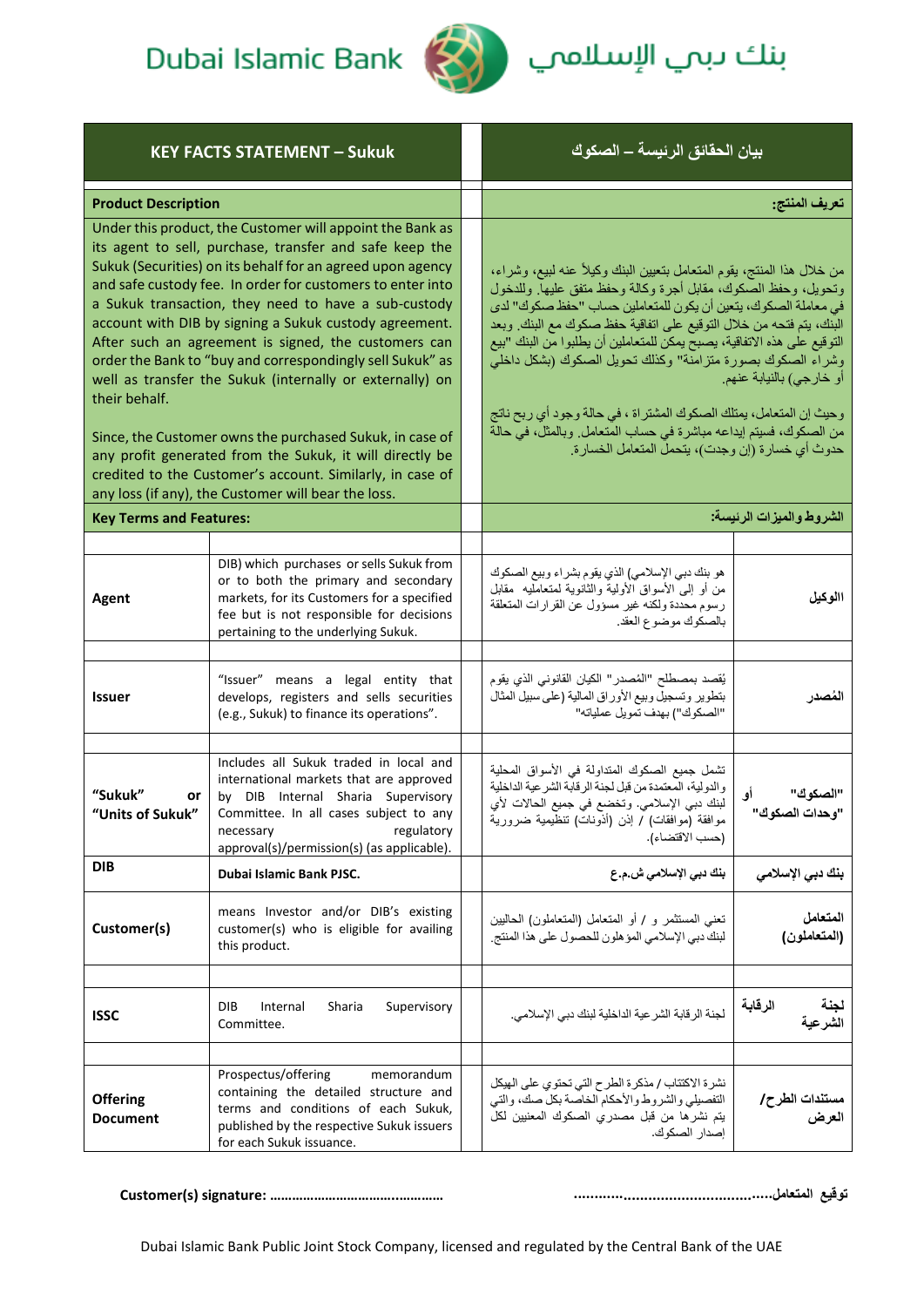

# بنك دبمي الإسلاممي

| <b>Bid/Offer Price</b>                      | The prevailing sell and buy prices<br>respectively for the concerned Sukuk,<br>quoted in the secondary market                                                                                                                                                                                                                                                                                                                                                                                | أسعار البيع والشراء السائدة على النوالي للصكوك<br>المعنية المدرجة في السوق الثانوية.                                                                                                                                                                                                                                                                                                   | $\prime$<br>العرض<br>الطرح                            |
|---------------------------------------------|----------------------------------------------------------------------------------------------------------------------------------------------------------------------------------------------------------------------------------------------------------------------------------------------------------------------------------------------------------------------------------------------------------------------------------------------------------------------------------------------|----------------------------------------------------------------------------------------------------------------------------------------------------------------------------------------------------------------------------------------------------------------------------------------------------------------------------------------------------------------------------------------|-------------------------------------------------------|
| Bid/Offer Yield<br>to Maturity/Call         | the expected rate of return for the<br>respective investor in case a particular<br>Sukuk runs through to its maturity or next<br>call date.                                                                                                                                                                                                                                                                                                                                                  | معدل العائد/المردود المتوقع للمستثمر المعنى في حالة<br>استمرار صكوك معينة حتى تاريخ استحقاقها أو تاريخ<br>الاستدعاء (الطلب).                                                                                                                                                                                                                                                           | مردود العطاء /<br>العرض حتى آجل<br>الاستحقاق / الشراء |
| Valuation                                   | Current market value of the Sukuk, is the<br>Market Bid price and/or buying rate price<br>times the number of units held by the<br>Investor, plus the accrued profit due<br>which is the applicable profit rate of the<br>Sukuk divided by 360 and multiplied by<br>the number of days from the last<br>coupon/profit payment made by the<br><b>Issuer</b>                                                                                                                                   | القيمة السوقية الحالية للصكوك، هي سعر عرض<br>السوق و / أو سعر الشراء مضروباً بعدد الوحدات التي<br>يحتفظ بها المستثمر ، بالإضافة إلى الربح المستحق وهو<br>معدل الربح المطبق للصكوك مقسوماً على 360<br>ومضروباً في عدد الأيام من أخر قسيمة / دفعة ربح قام<br>بها المصدر .                                                                                                                | تثمين /تقييم                                          |
| <b>Face Value</b>                           | The value of the underlying Sukuk at the<br>price of 100/Par                                                                                                                                                                                                                                                                                                                                                                                                                                 | قيمة الصكوك موضوع العقد بسعر 100 /القيمة<br>الأصلية                                                                                                                                                                                                                                                                                                                                    | القيمة الأسمية                                        |
|                                             |                                                                                                                                                                                                                                                                                                                                                                                                                                                                                              |                                                                                                                                                                                                                                                                                                                                                                                        |                                                       |
| Validity                                    | Refers to the period that a placed sukuk<br>order is valid for market execution by the<br>Promoter/Agent.                                                                                                                                                                                                                                                                                                                                                                                    | تشير إلى الفترة التي يكون فيها طلب الصكوك المقدم<br>صالحاً للتداول في السوق من قبل المروّج / الوكيل.                                                                                                                                                                                                                                                                                   | الصلاحية                                              |
|                                             |                                                                                                                                                                                                                                                                                                                                                                                                                                                                                              |                                                                                                                                                                                                                                                                                                                                                                                        |                                                       |
| Fee                                         | The product will be subject to an annual<br>custody fee of up to 0.05% (excluding<br>VAT) of the aggregate face value amount<br>or USD300 whichever is higher. This fee<br>shall be payable without any deduction or<br>set off and for value on the due date,<br>quarterly in arrears.<br>In addition, the Agent may charge the<br>Customer its agency fee expressed as a<br>percentage of the transacted Face Value<br>amount, the detail of which shall be<br>provided in the Order Form. | يخضع المنتج لرسوم الأمين السنوية للحفظ والتي تصل<br>إلى 0.05٪ (لا تشمل ضريبة القيمة المضافة) من<br>إجمالي القيمة الاسمية أو 300 دولار أمريكي أيهما<br>أعلى. يجب أن نسدد هذه الرسوم دون أي خصم أو<br>مقاصة وبالقيمة التي هي عليها في تاريخ الاستحقاق،<br>على أساس ربع سنوي.<br>بالإضافة إلى ذلك، يمكن للوكيل أن يطالب المتعامل<br>برسوم الوكالة التي يتم تقديم تفاصيلها في نموذج الطلب. | الرسوم                                                |
|                                             |                                                                                                                                                                                                                                                                                                                                                                                                                                                                                              |                                                                                                                                                                                                                                                                                                                                                                                        |                                                       |
| <b>Credit ratings</b>                       | Not all Sukuk have credit ratings, however<br>for some Sukuk, the three top credit<br>rating agencies, the S&P, Moody's, and<br>Fitch have credit ratings assigned for<br>some Sukuk. Please check credit rating for<br>the particular issue on the Order Form                                                                                                                                                                                                                               | لا نتمتع كل الصكوك بالتصنيفات الائتمانية، ولكن<br>وكالات التصنيف الائتماني الثلاث الكبرى، ستاندرد آند<br>بورز S&P، وموديز Moody's، وفيتش Fitch لديها<br>تصنيفات ائتمانية مخصصة لبعض الصكوك. يرجى<br>التحقق من التصنيف الائتماني في نموذج الطلب.                                                                                                                                        | التصنيفات الائتمانية                                  |
| "Sukuk<br>Order<br>Form" or<br>"Order Form" | The new Sukuk form to be signed from<br>respective Customer(s) in which will have<br>the credit rating of that particular Sukuk<br>for transparency and clarity.                                                                                                                                                                                                                                                                                                                             | هو نموذج طلب الصكوك الجديد الذي سيتم التوقيع عليه<br>من قبل المنعامل (المنعاملون) المعنى وبذلك سيكون<br>لنلك الصكوك المعينة تصنيف ائتماني لغرض الشفافية<br>والوضوح.                                                                                                                                                                                                                    | "نموذج طلب<br>الصكوك" أو<br>"نموذج الطلب"             |

**Customer(s) signature: ……………………………..………… ................................................المتعامل توقيع**

Dubai Islamic Bank Public Joint Stock Company, licensed and regulated by the Central Bank of the UAE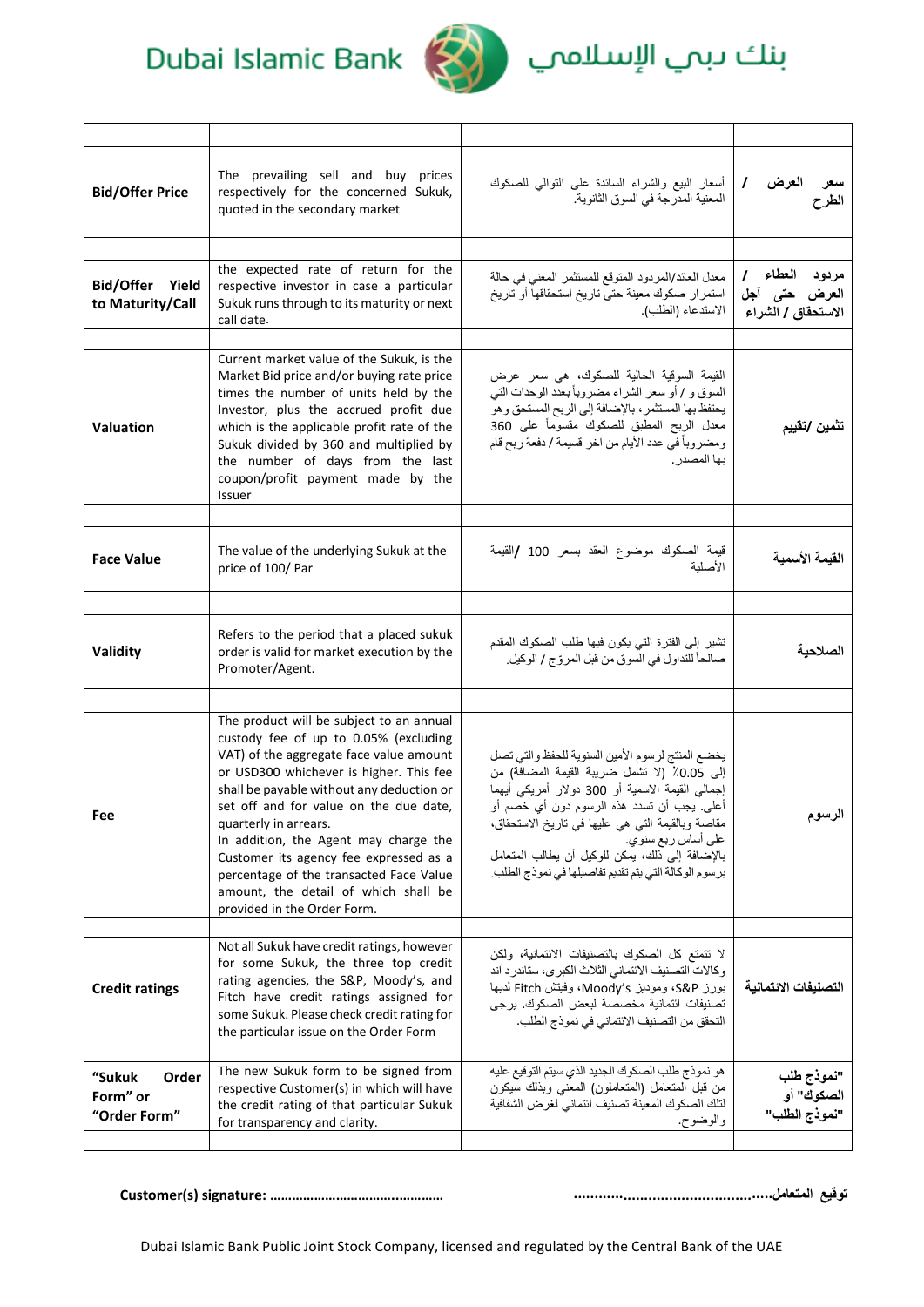# بنك دبمي الإسلاممي



### Dubai Islamic Bank

| <b>Accrued Profit</b>               | The Bank as agent of the customer will<br>credit any profit distributed by the issuer<br>to the customer's account. In case of<br>selling the Sukuk on behalf of the<br>customer before distribution of the profit<br>by the issuer, the accrued profit due<br>which is the applicable profit rate of the<br>Sukuk divided by 360 and multiplied by<br>the number of days from the last profit<br>payment made by the Issuer, the<br>Customer will pay or receive the accrued<br>profit if he is buying or selling the Sukuk<br>respectively. | سيقوم البنك بصفته وكيل المتعامل بايداع أي ربح يتم<br>توزيعه من قبل المُصدر إلى حساب المتعامل وفي حالة<br>بيع الصكوك نيابة عن المتعامل قبل توزيع الربَّح من<br>قبل المصدر ،فإن الربح المستحق سيكون سعر معدل<br>الربح المطبق للصكوكَ مقسومًا على 360 ومضروبًاً<br>في عدد الأيام من آخر دفعة للقسيمة / الربح قام بها<br>الْمَصدر، سيدفع المتعامل أو يحصل علَى الربح<br>المستحق في حال كان يشتري أو يبيع الصكوك على<br>النو البي. | الربح المستحق                        |
|-------------------------------------|-----------------------------------------------------------------------------------------------------------------------------------------------------------------------------------------------------------------------------------------------------------------------------------------------------------------------------------------------------------------------------------------------------------------------------------------------------------------------------------------------------------------------------------------------|-------------------------------------------------------------------------------------------------------------------------------------------------------------------------------------------------------------------------------------------------------------------------------------------------------------------------------------------------------------------------------------------------------------------------------|--------------------------------------|
| Payment<br><b>Frequency</b>         | Sukuk profit payments are paid semi-<br>annually.                                                                                                                                                                                                                                                                                                                                                                                                                                                                                             | يتم سداد مدفو عات أرباح الصكوك بشكل نصف سنوي.                                                                                                                                                                                                                                                                                                                                                                                 | تواتر الدفع                          |
| <b>Currency</b>                     | currently traded<br>All<br>Sukuk<br>are<br>denominated in US dollars or UAE<br>dirham, unless stated otherwise on the<br>Offering Document.                                                                                                                                                                                                                                                                                                                                                                                                   | تكون جميع الصكوك المتداولة مقوّمة بالدولار<br>الأمريكي أو الدر هم الإماراتي، ما لم ينص على خلاف<br>ذلك في مستند العرض/الطر ح.                                                                                                                                                                                                                                                                                                 | العملة                               |
| <b>ISIN</b>                         | Every public Sukuk can be identified using<br><b>ISIN</b><br><i>(International</i><br>Securities<br>an<br>Identification Number) code, which is<br>unique to each Sukuk available in the<br>market. Please check the ISIN on the<br>order form for your order.                                                                                                                                                                                                                                                                                | يمكن التعرف على كافة الصكوك العامة باستخدام رمز<br>ISIN (الرمز الدولي لتعريف الأوراق المالية-)، وهو<br>ر مز فريد مخصص لكل صك ومناح في السوق. يرجى<br>التحقق من رمز ISIN في نموذج الطلب الخاص<br>بالعمبل.                                                                                                                                                                                                                      | رمز تعريف الأوراق<br>المعالية الدولى |
|                                     | Amount specified in the Offering<br>Document of the Sukuk is subject to a                                                                                                                                                                                                                                                                                                                                                                                                                                                                     |                                                                                                                                                                                                                                                                                                                                                                                                                               |                                      |
| <b>Minimum</b><br><b>Investment</b> | minimum of USD 200,000 (or its<br>equivalent) or such other amount as may<br>be prescribed by the Promoter/Agent or<br>Issuer.                                                                                                                                                                                                                                                                                                                                                                                                                | يجب ألا يقل المبلغ المحدد في مستند العرض الخاص<br>بالصكوك عن 200,000 دولار أمريكي (أو ما يعادله)<br>أو أي مبلغ آخر قد يحدده المروّج / الوكيل أو المُصدر .                                                                                                                                                                                                                                                                     | لمبلغ                                |
| <b>Issue Date</b>                   | The date at which the pricing of the<br>concerned Sukuk issuance has taken<br>place and is available for trading in the<br>secondary market                                                                                                                                                                                                                                                                                                                                                                                                   | هو التاريخ الذي يتم فيه تسعير إصدار الصكوك المعنى<br>ويكون مناحًا للنداول في السوق الثانوية.                                                                                                                                                                                                                                                                                                                                  | تاريخ الإصدار                        |
| <b>Tenor/Maturity</b>               | It is the date specified by the issuer to<br>redeem the outstanding amounts. On this<br>date, the issuer pays the full principal plus<br>any profit due to investors at Par value.                                                                                                                                                                                                                                                                                                                                                            | هو التاريخ المحدد من قبل المُصدر لاسترداد المبالغ<br>المستحقة. في هذا التاريخ، يدفع المصدر كامل المبلغ<br>بالإضافة إلى أي ربح مستحق (للمستثمرين)<br>بالقيمة الأصلية.                                                                                                                                                                                                                                                          | المدة /<br>تاريخ الاستحقاق           |
| <b>Notice Period</b>                | The Bank may amend the terms and<br>conditions of the product documents<br>subject to 90 days calendar days' written<br>notice with express consent of the<br>Customer except for notice related to<br>amendments by the Sukuk issuer which<br>have to be satisfied in terms of the<br>specific notice.                                                                                                                                                                                                                                       | يمكن للبنك تعديل مستندات المنتج بموجب إشعار كتابي<br>مدته 90 يوماً تقويمياً وموافقة المتعامل الصريحة،<br>باستثناء الإخطار المنعلق بالتعديلات التي يجريها<br>المُصدر للصكوك والتي ينبغي استيفاؤها وفقاً للإخطار<br>المعنى.                                                                                                                                                                                                     | فترة الإخطار                         |

**Customer(s) signature: ……………………………..………… ................................................المتعامل توقيع**

Dubai Islamic Bank Public Joint Stock Company, licensed and regulated by the Central Bank of the UAE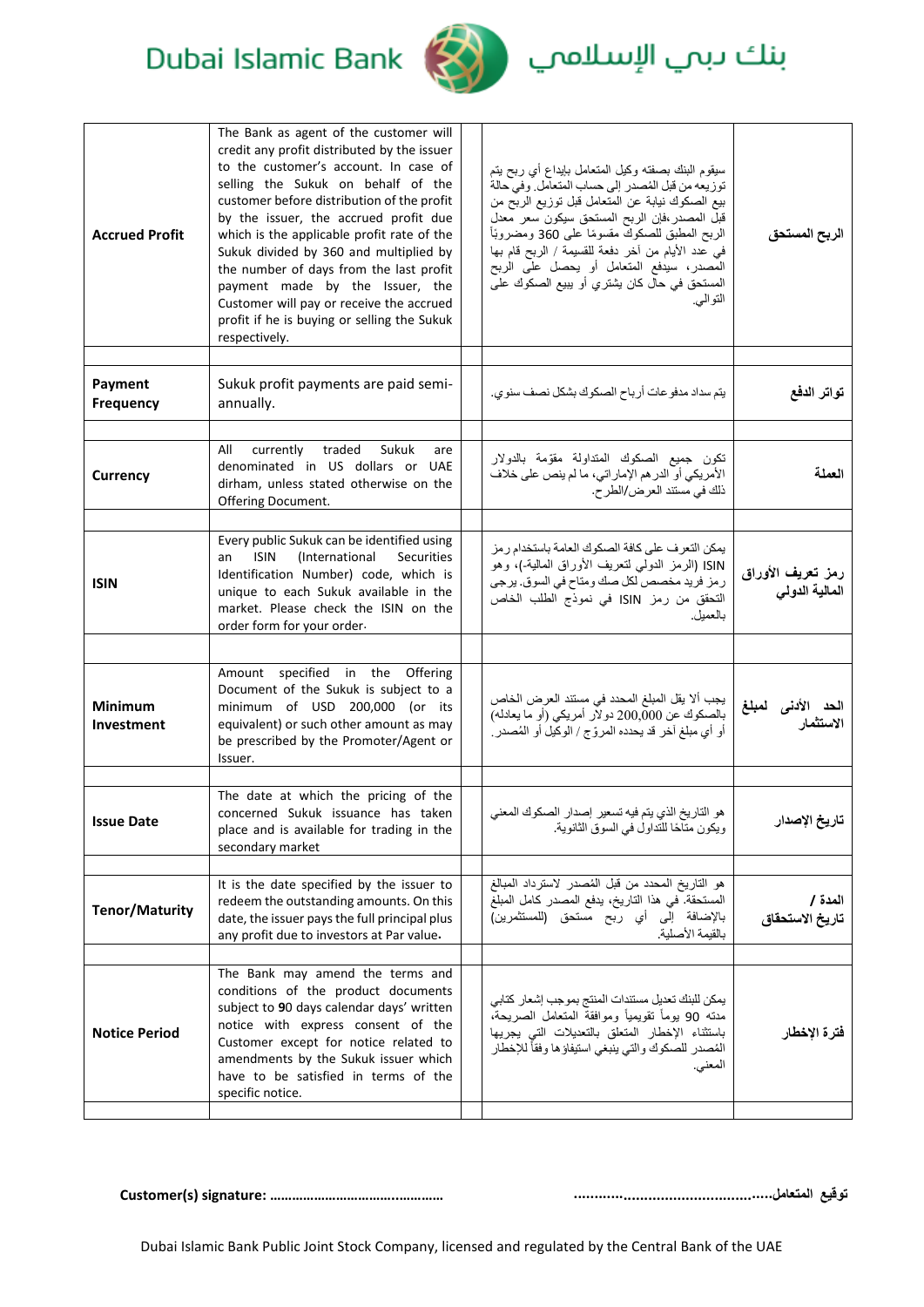

# بنك دبمي الإسلاممي

| <b>Shariah</b><br>Compliance  | The Sukuk structure shall be approved by<br>the Issuer's relevant Shariah authority<br>and will be available in the prospectus.                                                                                                                                                                                                                                                                                                         | يتم اعتماد هيكلة الصكوك من قبل السلطة الشرعية<br>للمُصدر ويكون ذلك مناحاً في نشرة الاكتتاب.                                                                                                                                                                                                                              | الامتثال للشريعة                    |
|-------------------------------|-----------------------------------------------------------------------------------------------------------------------------------------------------------------------------------------------------------------------------------------------------------------------------------------------------------------------------------------------------------------------------------------------------------------------------------------|--------------------------------------------------------------------------------------------------------------------------------------------------------------------------------------------------------------------------------------------------------------------------------------------------------------------------|-------------------------------------|
| <b>Key Risks:</b>             |                                                                                                                                                                                                                                                                                                                                                                                                                                         |                                                                                                                                                                                                                                                                                                                          | المخاطر الرئيسية:                   |
|                               |                                                                                                                                                                                                                                                                                                                                                                                                                                         |                                                                                                                                                                                                                                                                                                                          |                                     |
| <b>Market Risk</b>            | Decline in market value of<br>a.<br>investment due to systematic<br>factors may affect performance<br>of capital markets and lead to<br>significant erosion of your<br>capital.<br>The Customer being owner of<br>b.<br>the Sukuk will always bear the<br>ownership risk of the Sukuk<br>except in case of wilful<br>negligence, misrepresentation<br>or breach of the terms and<br>conditions of the agency<br>agreement by the Agent. | قد يؤثر انخفاض القيمة السوقية للاستثمار<br>Ì.<br>بسبب عوامل نتظيمية على أداء أسواق<br>ر أس المال ويؤدي إلى نآكل كبير في ر أس<br>مالك.<br>يتحمل المتعامل دائمًا، باعتباره مالكاً<br>ب.<br>للصكوك، مخاطر ملكية الصكوك إلا في<br>حالة الإهمال المتعمد أو التحريف أو<br>مخالفة شروط وأحكام انفاقية الوكالة من<br>قبل الوكيل. | مخاطر السوق                         |
| <b>Liquidity Risk</b>         | Delay in redeeming the investment at a<br>favourable price due to lack of demand<br>resulting in loss in the value of Customer<br>investment.                                                                                                                                                                                                                                                                                           | التأخر في استرداد الاستثمار بسعر ملائم بسبب نقص<br>الطلب مما يؤدي إلى خسارة في قيمة استثمار العميل.                                                                                                                                                                                                                      | مخاطر السيولة                       |
| <b>Capital Risk</b>           | Investment in Sukuk is not capital<br>protected and the returns are not<br>guaranteed. Customer could face partial<br>to significant loss of invested capital.                                                                                                                                                                                                                                                                          | الاستثمار في الصكوك ليس محمياً بر أس المال والعوائد<br>غير مضمونة. قد يواجه المتعامل خسارة جزئية أو بالغة<br>في رأس المال المستثمر .                                                                                                                                                                                     | مخاطر الاستثمار                     |
| <b>Credit Risk</b>            | Default on the payment of obligations by<br>the Issuers of the underlying Sukuk could<br>reduce the value of the Sukuk.                                                                                                                                                                                                                                                                                                                 | قد يؤدي عدم سداد مُصدر الصكوك للالتزامات<br>موضوع العقد إلى نقليل قيمة الصكوك.                                                                                                                                                                                                                                           | مخاطر الائتمان                      |
| <b>Currency Risk</b>          | Investment in Sukuk may be affected by<br>currency exchange rates that could<br>reduce the value of Customer investment<br>even though the market return is<br>positive.                                                                                                                                                                                                                                                                | قد يتأثر الاستثمار في الصكوك بأسعار صرف<br>العملات التي يمكن أن نقلل من قيمة استثمار العميل<br>حتى ولو كانت العوائد المتحققة من السوق إيجابية.                                                                                                                                                                           | مخاطر العملة                        |
| Performance<br><b>Risk</b>    | Past performance of the Sukuk is not a<br>reliable guide to future performance.                                                                                                                                                                                                                                                                                                                                                         | الأداء السابق للاستثمار في الصكوك ليس دليلاً موثوقاً<br>به أو مؤشراً للأداء المستقبلي.                                                                                                                                                                                                                                   | أداء المخاطر                        |
| <b>Sharia Risk</b>            | All the Sukuk are purchased by DIB on<br>behalf of the Customer shall be approved<br>by the ISSC. Customer should also do its<br>own independent assessment as to the<br>Sharia compliance of the Sukuk.                                                                                                                                                                                                                                | كافة الصكوك التي يتم شراؤها من قبل البنك كوكيل<br>المتعامل تكون متوافقة عليها من قبل لجنة الرقابة<br>الشرعية الداخلية للبنك. ينبغي على المتعامل أيضًا<br>إجراء تقييم مستقل خاص به فيما يتعلق بالامتثال لأحكام<br>الشريعة عند الاستثمار في الصكوك.                                                                        | مخاطر الشريعة                       |
| <b>Profit Rate Risk</b>       | Profit rate fluctuations in the financial<br>markets will impact the value of the<br>underlying Sukuk for better or worse.                                                                                                                                                                                                                                                                                                              | ستؤثر نقلبات معدلات الربح في الأسواق المالية على<br>قيمة الصكوك موضوع العقد وقد يكون ذلك التأثير<br>للأفضل أو للأسوأ.                                                                                                                                                                                                    | مخاطر معدلات الربح                  |
| Default/Issuer<br><b>Risk</b> | Issuers are at risk of defaulting on their<br>financial obligations which may also                                                                                                                                                                                                                                                                                                                                                      | يتعرض المُصدرون لخطر التخلف عن سداد التزاماتهم<br>المالية التي قد تشمل أيضاً الصكوك التي قاموا                                                                                                                                                                                                                           | مخاطر التخلف عن<br>السداد / المُصدر |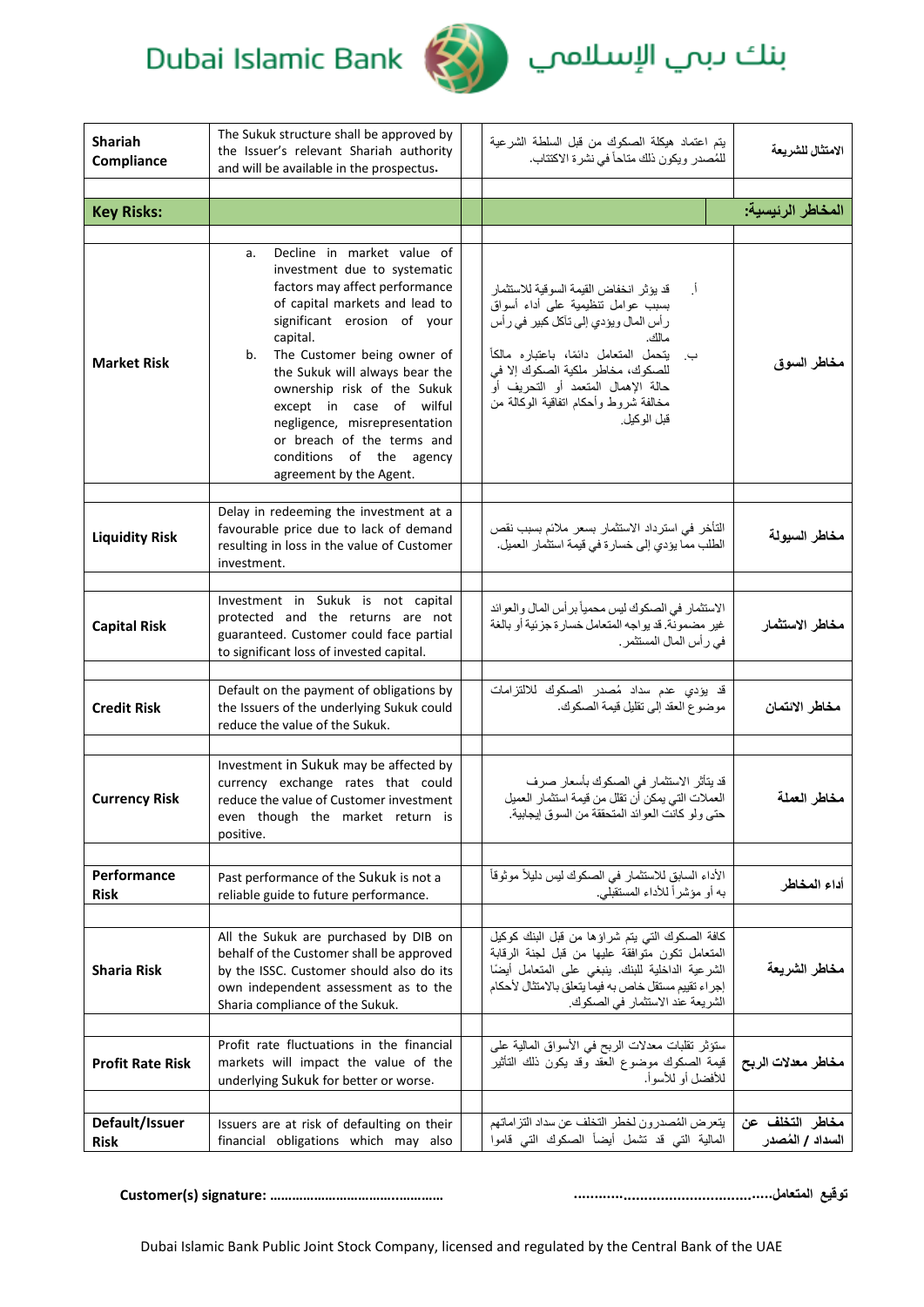

بنك دبمي الإسلاممي

|                                                                                                                                                                                                                                                               | include Sukuk they have issued and hence<br>by buying these Sukuk, Customer is open<br>to default risk of the Issuer of the Sukuk.<br>Default Risk is the risk that a buyer of a<br>Sukuk takes on, in case the Issuer will be<br>unable of honour or meet their financial<br>obligations towards the Investors.                                                                 | بإصدارها، وبالتالي من خلال شراء هذه الصكوك،<br>يصبح المتعامل معرضاً لمخاطر التخلف عن السداد<br>لمُصدر الصكوك. إن مخاطر التخلف عن السداد هي<br>المخاطر التي يتحملها مشتري الصكوك في حالة عدم<br>قدرة المُصدر على الوفاء بالنزاماته المالية تجاه<br>المستثمر بن.                                                                              |               |
|---------------------------------------------------------------------------------------------------------------------------------------------------------------------------------------------------------------------------------------------------------------|----------------------------------------------------------------------------------------------------------------------------------------------------------------------------------------------------------------------------------------------------------------------------------------------------------------------------------------------------------------------------------|---------------------------------------------------------------------------------------------------------------------------------------------------------------------------------------------------------------------------------------------------------------------------------------------------------------------------------------------|---------------|
|                                                                                                                                                                                                                                                               | Customer must refer to the Offering<br>Document for further details on risks<br>pertaining to any concerned Sukuk.                                                                                                                                                                                                                                                               | يجب على المتعامل الرجوع إلى مستند العرض<br>للحصول على مزيد من التفاصيل حول المخاطر<br>المتعلقة بأي صكوك معنية.                                                                                                                                                                                                                              |               |
| <b>COOLING OFF</b>                                                                                                                                                                                                                                            | The customer waives his/her Cooling-Off<br>Option, the transaction will be processed<br>as soon as possible, as per the Bank's<br>normal conduct of business.                                                                                                                                                                                                                    | المتعامل مؤهل للحصول على فترة مراجعة لمدة 00 أيام عمل<br>من تاريخ الموافقة على الطلب. يتيح هذا الخيار للمتعامل فرصة<br>لإعادة النظر وإلغاء المعاملة دون النعرض لأية نكاليف أو<br>النّزامات أو عناء لا داعي له. في حال النخلي عن خيار فترة<br>المراجعة، فسيتم عندئذ معالجة المعاملة في أقرب وقت ممكن<br>وفقًا لإجر اءات العمل المعتادة للبنك | فترة المراجعة |
| <b>WARNINGS</b>                                                                                                                                                                                                                                               |                                                                                                                                                                                                                                                                                                                                                                                  |                                                                                                                                                                                                                                                                                                                                             | التحذيرات     |
|                                                                                                                                                                                                                                                               | Investments in Sukuk under this<br>1)<br>product is not a bank deposit and<br>as such is not capital protected or<br>capital guaranteed and may result<br>in loss of Customer's principal<br>invested amount.                                                                                                                                                                    | الاستثمار ات في الصكوك عن طريق هذا المنتج<br>(1)<br>ليست وديعة بنكية، وبالنالـي فهي ليست محميَّة<br>برأس المال أو مضمونة برأس المال وقد تؤدي<br>إلى خسارة مبلغ الاستثمار الرئيس للمتعامل.                                                                                                                                                   |               |
|                                                                                                                                                                                                                                                               | Dubai Islamic Bank is merely a<br>2)<br>Promoter/Agent of the Sukuk<br>trading/dealing on the Customer's<br>behalf on execution basis only and<br>is not liable for the performance of<br>the Sukuk or its valuation.                                                                                                                                                            | بنك دبي الإسلامي هو مجرد مروّج / وكيل<br>(2)<br>لنداول الصكوك نيابة عن المتعامل على أساس<br>التنفيذ فقط وليس مسؤولاً عن أداء الصكوك أو<br>نقبيمها.                                                                                                                                                                                          |               |
|                                                                                                                                                                                                                                                               | 3)<br>Past performance of an investment<br>is not a reliable guide to or<br>indicator of future performance.                                                                                                                                                                                                                                                                     | الأداء السابق للاستثمار ليس دليلاً موثوقاً به أو<br>(3)<br>مؤشراً للأداء المستقبلي.                                                                                                                                                                                                                                                         |               |
|                                                                                                                                                                                                                                                               | Customer should seek professional<br>4)<br>financial and Sharia, accounting &<br>regulatory advice(s) prior to<br>deciding to invest through this<br>product and not rely on the Agent<br>in making any investment decision<br>on Customer's behalf.                                                                                                                             | يجب على المتعامل الحصول على استشارات<br>(4)<br>مالية وشرعية ومحاسبية وتنظيمية قبل انخاذ<br>القرار بالاستتمار من خلال هدا المنتج وعدم<br>الاعتماد على الوكيل في اتخاذ أي قرار<br>استثماري نيابة عن المتعامل.                                                                                                                                 |               |
|                                                                                                                                                                                                                                                               | Customer should carefully review<br>5)<br>the Offering Documents, including<br>prospectus,<br>custody<br>the<br>agreement and factsheet, of the<br>respective Sukuk and seek<br>professional advice (including<br>financial,<br>Sharia,<br>accounting,<br>regulatory and legal advice) where<br>the documents are not available in<br>the preferred language of the<br>Customer. | يجب على المنعامل مراجعة مستندات العرض<br>- (5<br>بعناية، بما في ذلك نشرة الاكتتاب واتفاقية<br>الحفظ الأمين، ونشرة الحقائق الخاصة<br>ببالصكوك المعنية والحصول على المشورة<br>المهنية بما في ذلك (المالية والشرعية<br>والمحاسبية والتنظيمية والقانونية) في حالة عدم<br>توفر المستندات باللغة المفضلة للمتعامل.                                |               |
| This communication has been issued by Dubai Islamic Bank<br>PJSC ("DIB") - regulated by the Central Bank of the United Arab<br>Emirates. The information contained in the document has been<br>compiled with the objective of summarizing the key features of |                                                                                                                                                                                                                                                                                                                                                                                  | هذا البيان صادر عن بنك دبي الإسلامي ش م ع ("بنك دبي الإسلامي") - الخاضع<br>لرقابة مصرف الإمارات العربية المتحدة المركزي. تم تجميع المعلومات الواردة في<br>المستند بهدف تلخيص الميزات الرئيسة للمنتج المروّج له وللتأكد من فهم المتعامل                                                                                                      |               |